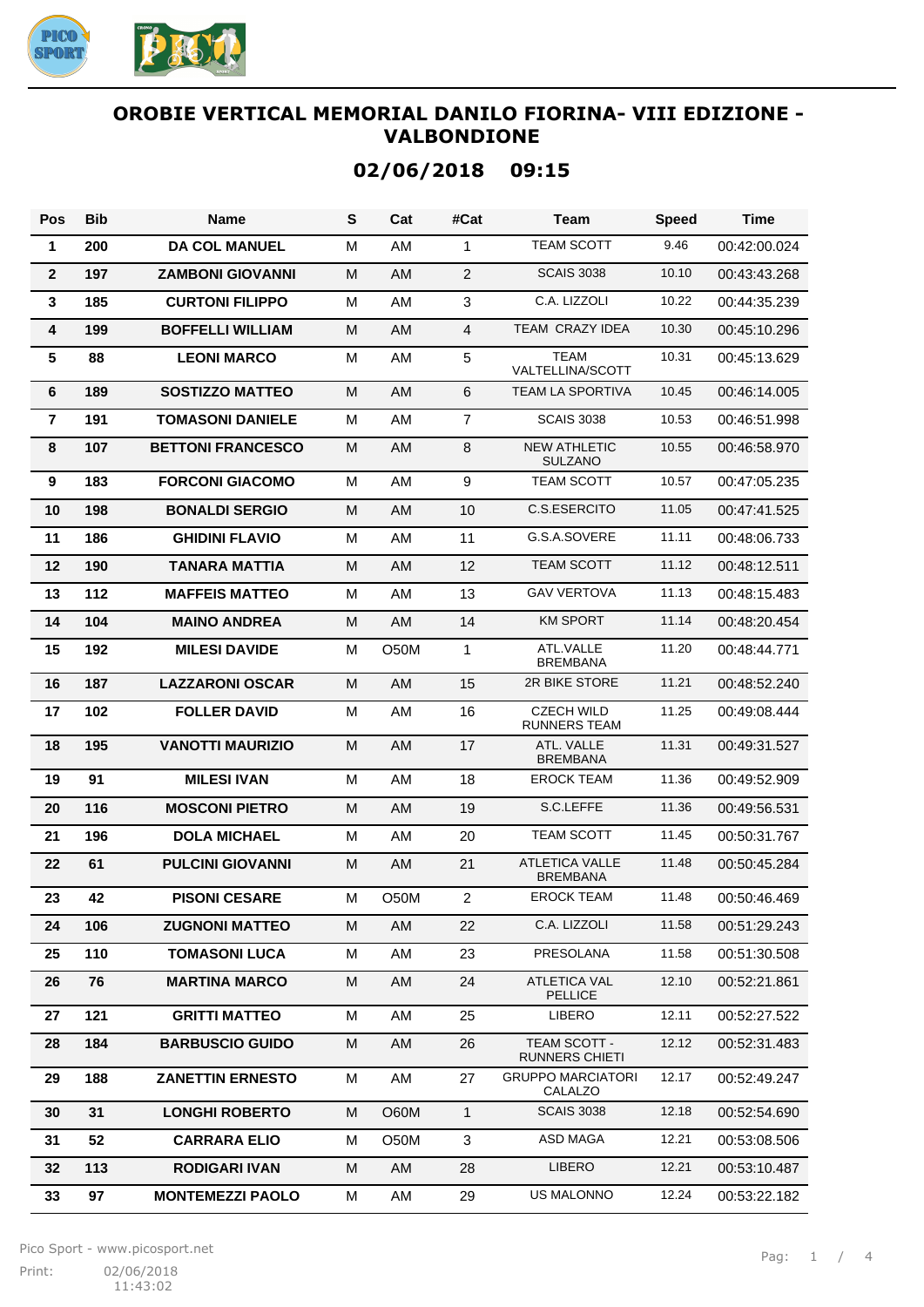

# **02/06/2018 09:15**

| Pos | <b>Bib</b> | <b>Name</b>               | S | Cat         | #Cat           | Team                                                      | <b>Speed</b> | <b>Time</b>  |
|-----|------------|---------------------------|---|-------------|----------------|-----------------------------------------------------------|--------------|--------------|
| 34  | 114        | <b>FORNONI SIMONE</b>     | M | <b>AM</b>   | 30             | LIBERO                                                    | 12.24        | 00:53:23.235 |
| 35  | 81         | <b>BONALDI CARLO</b>      | м | AM          | 31             | <b>UBI BANCA GOGGI</b>                                    | 12.26        | 00:53:29.614 |
| 36  | 12         | GALASSI SAMANTHA          | F | AF          | $\mathbf{1}$   | <b>LA RECASTELLO</b><br>RADICI GROUP/TEAM<br><b>SCOTT</b> | 12.34        | 00:54:02.378 |
| 37  | 92         | <b>SAPONARO LUCA</b>      | M | AM          | 32             |                                                           | 12.35        | 00:54:10.430 |
| 38  | 15         | <b>GHIRARDI CORINNA</b>   | F | AF          | $\overline{c}$ | <b>US MALONNO</b>                                         | 12.39        | 00:54:26.384 |
| 39  | 66         | <b>VOLPIANA MATTIA</b>    | M | AM          | 33             | <b>TRISSINO TRAIL TEAM</b>                                | 12.53        | 00:55:25.324 |
| 40  | 95         | <b>ZANOTTI GIUSEPPE</b>   | M | AM          | 34             | <b>NEW ATHLETICS</b><br><b>SULZANO</b>                    | 12.55        | 00:55:32.704 |
| 41  | 90         | <b>COLOMBO CRISTIAN</b>   | м | AM          | 35             | <b>EROCK TEAM</b>                                         | 12.55        | 00:55:32.908 |
| 42  | 59         | <b>FERRARI STEFANO</b>    | M | <b>AM</b>   | 36             | <b>CANOTTIERI MILANO</b>                                  | 12.57        | 00:55:43.058 |
| 43  | 58         | <b>LODOVICI JURI</b>      | м | AM          | 37             |                                                           | 12.58        | 00:55:46.556 |
| 44  | 125        | <b>CURNIS FRANCESCO</b>   | м | O50M        | $\overline{4}$ | <b>ATLETICA SALETTI</b>                                   | 12.59        | 00:55:51.049 |
| 45  | 71         | <b>BEGNIS FRANCESCO</b>   | м | AM          | 38             | <b>ATLETICA VALLE</b><br><b>BREMBANA</b>                  | 13.00        | 00:55:58.092 |
| 46  | 194        | <b>NEGRONI MANUEL</b>     | M | <b>AM</b>   | 39             | <b>SCAIS 3038</b>                                         | 13.01        | 00:56:01.006 |
| 47  | 65         | <b>PANA ANDREA</b>        | M | AM          | 40             | <b>TRISSINO TRAIL TEAM</b>                                | 13.07        | 00:56:25.319 |
| 48  | 49         | <b>BERGAMINI SILVANO</b>  | M | <b>O50M</b> | 5              | <b>SCAIS 3038</b>                                         | 13.09        | 00:56:34.262 |
| 49  | 119        | <b>BELTRAMI CARLO</b>     | M | AM          | 41             | LA RECASTELLO<br>RADICI GROUP/TEAM<br><b>SCOTT</b>        | 13.09        | 00:56:36.285 |
| 50  | 62         | <b>VIGANI NICOLA</b>      | M | AM          | 42             | G.S.A. SOVERE                                             | 13.09        | 00:56:36.811 |
| 51  | 127        | <b>BONI FRANCESCO</b>     | м | <b>O50M</b> | 6              | <b>ALTITUDE RACE</b>                                      | 13.10        | 00:56:37.805 |
| 52  | 53         | <b>COSTA LEONARDO</b>     | M | <b>AM</b>   | 43             | <b>ASD DAINI CARATE</b><br><b>BRIANZA</b>                 | 13.12        | 00:56:46.278 |
| 53  | 17         | <b>BOFFELLI CLAUDIA</b>   | F | AF          | 3              | <b>EROCK TEAM</b>                                         | 13.12        | 00:56:48.907 |
| 54  | 94         | <b>DEPONTI MATTEO</b>     | M | AM          | 44             | <b>ASD MAGA</b>                                           | 13.16        | 00:57:03.954 |
| 55  | 101        | <b>REZNICEK TOMAS</b>     | M | AM          | 45             | <b>CZECH WILD</b><br><b>RUNNERS TEAM</b>                  | 13.17        | 00:57:07.699 |
| 56  | 86         | <b>CIPOLLA PAOLO</b>      | M | AM          | 46             | BERGAMO STARS                                             | 13.21        | 00:57:24.650 |
| 57  | 69         | <b>POLITO SIMONE</b>      | M | AM          | 47             | VIGILI DEL FUOCO<br><b>BELLUNO</b>                        | 13.22        | 00:57:30.333 |
| 58  | 126        | <b>ASPERTI ALESSANDRO</b> | M | AM          | 48             | PODISTI DUE<br><b>CASTELLI MALPAGA</b>                    | 13.24        | 00:57:39.559 |
| 59  | 75         | <b>BIELLA CRISTIAN</b>    | M | AM          | 49             | ASD TRAIL RUNNING<br><b>BRESCIA</b>                       | 13.27        | 00:57:50.368 |
| 60  | 74         | <b>BRUNA MAURIZIO</b>     | M | AM          | 50             |                                                           | 13.31        | 00:58:09.848 |
| 61  | 18         | <b>ANDREY SOPHIE</b>      | F | AF          | 4              | TEAM SCOTT INT.                                           | 13.35        | 00:58:24.652 |
| 62  | 109        | <b>BRASI FABIO</b>        | M | AM          | 51             | POOL ALTA VALLE<br><b>SERIANA</b>                         | 13.37        | 00:58:34.745 |
| 63  | 115        | <b>ZANOLETTI SILVIO</b>   | M | AM          | 52             | <b>GARDA RUNNING</b>                                      | 13.47        | 00:59:17.769 |
| 64  | 111        | <b>MARINONI ANTONIO</b>   | M | AM.         | 53             | GAV VERTOVA                                               | 13.57        | 01:00:00.507 |
| 65  | 103        | <b>PRASEK STEFAN</b>      | м | AM          | 54             | <b>CZECH WILD</b><br>RUNNERS TEAM                         | 13.59        | 01:00:11.239 |

Pico Sport - www.picosport.net

Print: 02/06/2018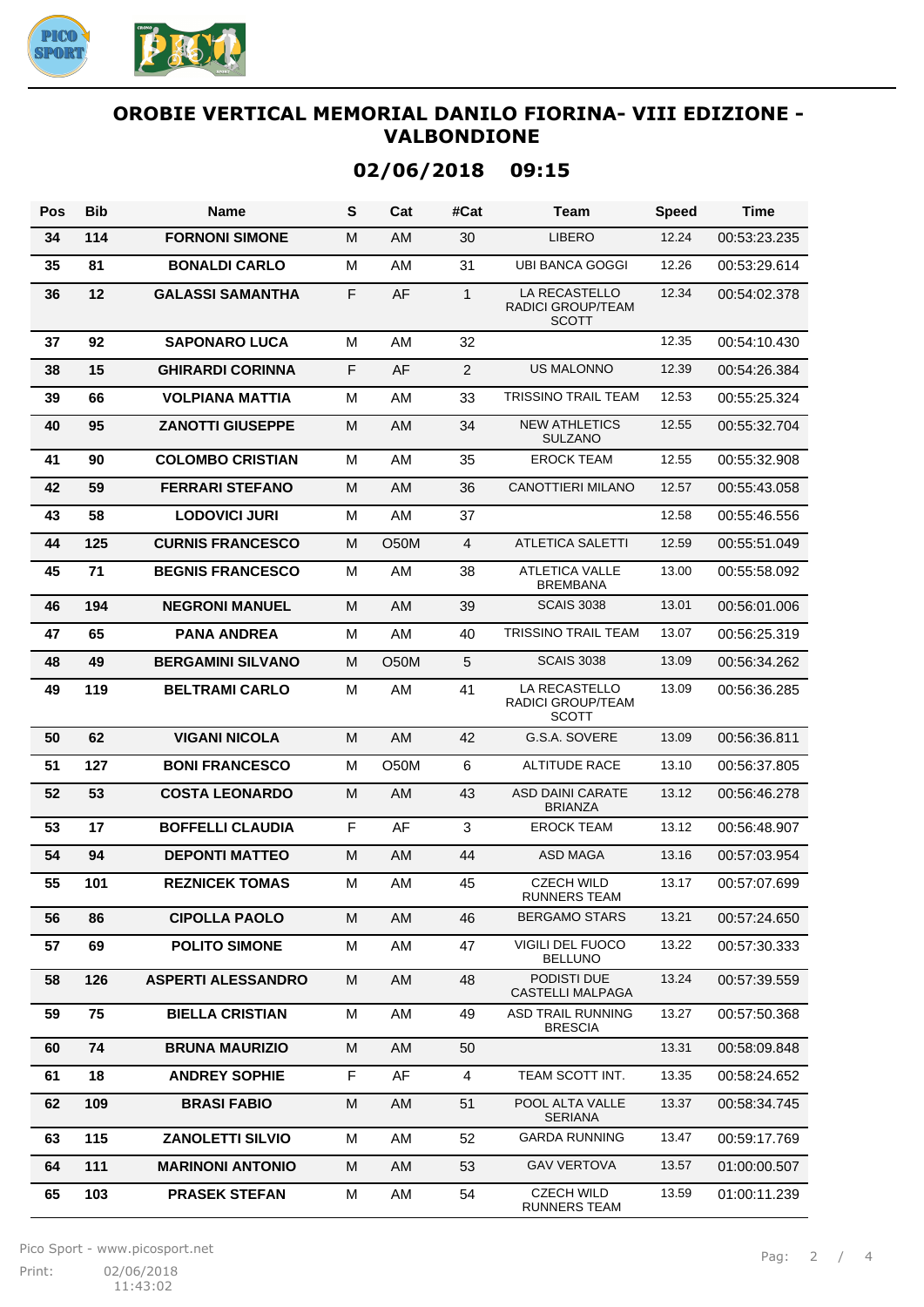

| Pos | <b>Bib</b>      | <b>Name</b>                 | S | Cat         | #Cat             | Team                                         | <b>Speed</b> | Time         |
|-----|-----------------|-----------------------------|---|-------------|------------------|----------------------------------------------|--------------|--------------|
| 66  | 108             | <b>BONACORSI FERDINANDO</b> | M | AM          | 55               | <b>LIBERO</b>                                | 14.05        | 01:00:34.758 |
| 67  | 54              | <b>CARAFFA MIRCO</b>        | M | AM          | 56               | <b>MARATHON</b><br><b>CREMONA</b>            | 14.05        | 01:00:36.029 |
| 68  | 122             | <b>FINAZZI DANIELE</b>      | M | AM          | 57               | ATL BERGAMO 1959                             | 14.06        | 01:00:38.540 |
| 69  | 80              | <b>BOFFETTI MARCO</b>       | M | AM          | 58               | <b>MASCALZONE</b><br><b>OROBICO</b>          | 14.06        | 01:00:41.401 |
| 70  | 77              | <b>BELOTTI CLAUDIO</b>      | M | AM          | 59               | <b>LIBERO</b>                                | 14.06        | 01:00:41.891 |
| 71  | 129             | <b>PANZERI ROBERTO</b>      | M | AM          | 60               | <b>SCOTT</b>                                 | 14.07        | 01:00:43.564 |
| 72  | 37              | <b>ZANGA GIULIANO</b>       | M | <b>O60M</b> | $\overline{2}$   | <b>SCAIS 3038</b>                            | 14.09        | 01:00:51.494 |
| 73  | 99              | <b>PETTE VINCENZO</b>       | M | AM          | 61               | CARVICO<br><b>SKYRUNNING</b>                 | 14.13        | 01:01:09.720 |
| 74  | $\overline{7}$  | <b>FERRANTINI PAOLINA</b>   | F | AF          | 5                |                                              | 14.15        | 01:01:18.372 |
| 75  | 44              | <b>CAROLI GIANLUCA</b>      | M | O50M        | $\overline{7}$   | <b>ATLETICA PARATICO</b>                     | 14.15        | 01:01:18.504 |
| 76  | 10              | <b>GOGLIO GIULIA</b>        | F | AF          | 6                | <b>ATLETICA VALLE</b><br><b>BREMBANA</b>     | 14.22        | 01:01:48.905 |
| 77  | 68              | <b>DONINA ANDREA</b>        | M | AM          | 62               | <b>U.S. MALONNO</b>                          | 14.22        | 01:01:49.859 |
| 78  | 60              | <b>GIUDICI TARCISIO</b>     | M | AM          | 63               | POLISCALVE SPORT<br><b>ASD</b>               | 14.29        | 01:02:20.810 |
| 79  | 96              | <b>BONFADINI MATTIA</b>     | M | AM          | 64               | <b>US MALONNO</b>                            | 14.29        | 01:02:20.959 |
| 80  | 56              | <b>BERTAZZOLI MARCO</b>     | M | AM          | 65               | <b>ATLETICA PARATICO</b>                     | 14.30        | 01:02:22.537 |
| 81  | 120             | <b>MAFFIZZOLI MAURIZIO</b>  | M | AM          | 66               | <b>LIBERO</b>                                | 14.38        | 01:02:55.536 |
| 82  | 72              | <b>POMA FRANCESCO</b>       | M | AM          | 67               | <b>CORRINTIME</b>                            | 14.38        | 01:02:59.111 |
| 83  | 123             | <b>MAPELLI DAVIDE</b>       | M | AM          | 68               |                                              | 14.50        | 01:03:50.061 |
| 84  | 83              | <b>BIANCHI STEFANO</b>      | M | AM          | 69               | <b>CARVICO</b><br><b>SKYRUNNING</b>          | 14.50        | 01:03:51.134 |
| 85  | 85              | <b>CASATI MATTEO</b>        | M | AM          | 70               | <b>GAP SCANZO</b>                            | 14.52        | 01:03:56.406 |
| 86  | 64              | <b>PREVITALI MAURIZIO</b>   | M | AM          | 71               | <b>CARVICO</b><br><b>SKYRUNNING</b>          | 14.52        | 01:03:56.840 |
| 87  | 47              | <b>GAVAZZI MAURIZIO</b>     | M | O50M        | 8                |                                              | 14.57        | 01:04:20.026 |
| 88  | 57              | <b>CONSONNI ALESSANDRO</b>  | M | AM          | 72               | <b>ALTITUDE RACE</b>                         | 14.57        | 01:04:20.552 |
| 89  | 46              | <b>CALEGARI FABRIZIO</b>    | M | O50M        | $\boldsymbol{9}$ | <b>ATLETICA VALLE</b><br><b>BREMBANA</b>     | 15.02        | 01:04:40.767 |
| 90  | 93              | <b>BERGAMELLI MARCO</b>     | M | AM          | 73               | <b>GS OROBIE</b>                             | 15.04        | 01:04:48.186 |
| 91  | 50              | <b>BOFFELLI ROBERTO</b>     | M | O50M        | 10               | <b>SCAIS 3038</b>                            | 15.05        | 01:04:55.524 |
| 92  | 13              | <b>ZUCCAROTTO GISELLA</b>   | F | AF          | $\overline{7}$   | <b>EROCK TEAM</b>                            | 15.12        | 01:05:23.903 |
| 93  | 63              | <b>NIGRONI LORENZO</b>      | M | AM          | 74               | <b>TEAM OROBIC</b><br><b>ADVENTURE</b>       | 15.17        | 01:05:45.578 |
| 94  | 82              | <b>ADAMI CRISTIAN</b>       | м | AM          | 75               | LA RECASTELLO<br>RADICI GROUP                | 15.25        | 01:06:20.404 |
| 95  | 4               | <b>GHITTI FABIO</b>         | М | AM          | 76               | AMICI DI DANILO                              | 15.32        | 01:06:48.375 |
| 96  | $5\phantom{.0}$ | <b>MAZZOLENI IVAN</b>       | M | AM          | 77               | <b>G.S. SOVERE AMICI DI</b><br><b>DANILO</b> | 15.36        | 01:07:08.375 |
| 97  | 34              | <b>PALAZZI ANGELO</b>       | М | O60M        | $\mathbf{3}$     | ASD MAGA                                     | 15.37        | 01:07:10.232 |

## **02/06/2018 09:15**